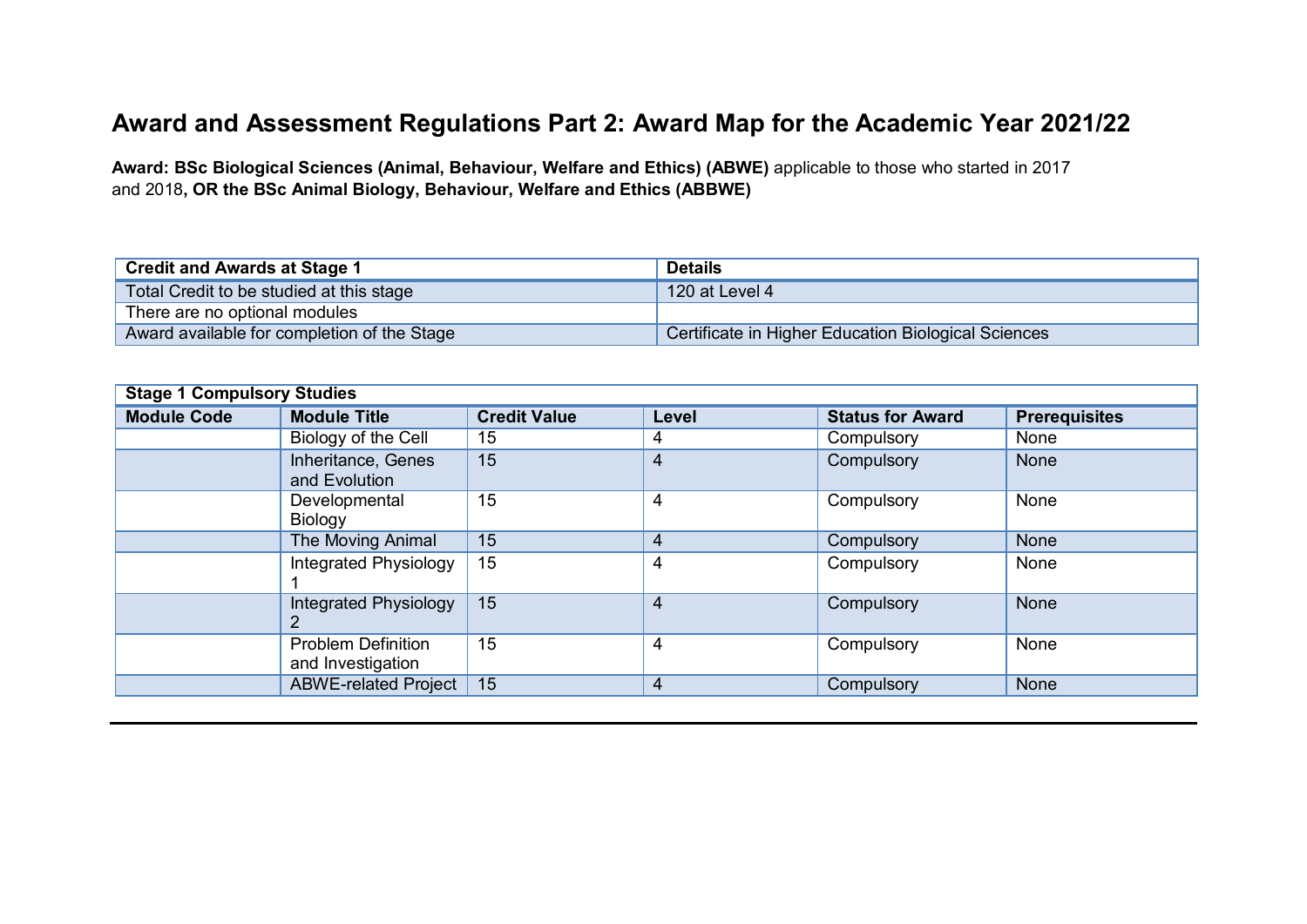| <b>Credit and Awards at Stage 2</b>                         | <b>Details</b>                                  |
|-------------------------------------------------------------|-------------------------------------------------|
| Total Credit to be studied at this stage                    | 120 at Level 5                                  |
| Optional modules required in addition to compulsory modules | 15 credits                                      |
| Award available for completion of the Stage                 | Diploma in Higher Education Biological Sciences |

| <b>Stage 2 Compulsory Studies</b> |                                                                |                     |       |                         |                      |  |
|-----------------------------------|----------------------------------------------------------------|---------------------|-------|-------------------------|----------------------|--|
| <b>Module Code</b>                | <b>Module Title</b>                                            | <b>Credit Value</b> | Level | <b>Status for Award</b> | <b>Prerequisites</b> |  |
|                                   | <b>Basis of Disease</b>                                        | 15                  | 5     | Compulsory              | Stage 1              |  |
|                                   | Ageing and<br>Degeneration                                     | 15                  | 5     | Compulsory              | Stage 1              |  |
|                                   | Principles of<br><b>Infectious Diseases</b>                    | 15                  | 5     | Compulsory              | Stage 1              |  |
|                                   | <b>Control of Infectious</b><br><b>Diseases</b>                | 15                  | 5     | Compulsory              | Stage 1              |  |
|                                   | Introduction to Animal<br>Behaviour Welfare &<br><b>Ethics</b> | 15                  | 5     | Compulsory              | Stage 1              |  |
|                                   | <b>ABWE-related Project</b>                                    | 30                  | 5     | Compulsory              | Stage 1              |  |

| <b>Stage 2 Optional Studies</b> |                                                                                                        |    |  |          |         |  |  |  |
|---------------------------------|--------------------------------------------------------------------------------------------------------|----|--|----------|---------|--|--|--|
| <b>Module Code</b>              | <b>Module Title</b><br><b>Credit Value</b><br><b>Status for Award</b><br><b>Prerequisites</b><br>Level |    |  |          |         |  |  |  |
|                                 | Principles of                                                                                          | 15 |  | Optional | Stage 1 |  |  |  |
|                                 | Pharmacology                                                                                           |    |  |          |         |  |  |  |
|                                 | Wild Animal Biology                                                                                    | 15 |  | Optional | Stage 1 |  |  |  |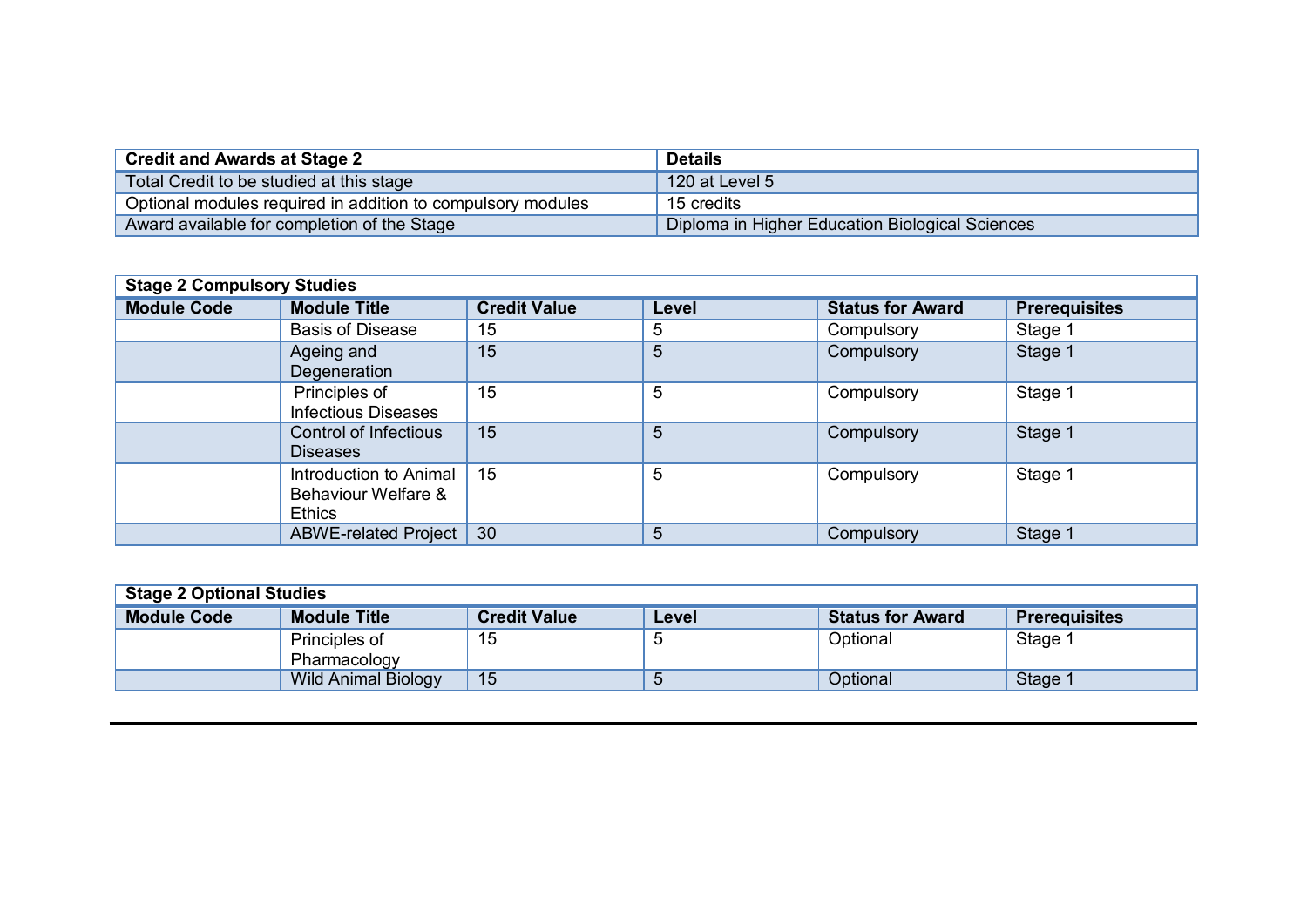| <b>Credit and Awards at Stage 3</b>                         |                                                                               | <b>Details</b>      |                                                          |                                                                 |                      |  |
|-------------------------------------------------------------|-------------------------------------------------------------------------------|---------------------|----------------------------------------------------------|-----------------------------------------------------------------|----------------------|--|
| Total Credit to be studied at this stage                    |                                                                               |                     | 120 at Level 6                                           |                                                                 |                      |  |
| Optional modules required in addition to compulsory modules |                                                                               |                     | 15 credits                                               |                                                                 |                      |  |
|                                                             | Award available for completion of the Stage                                   |                     |                                                          | BSc (Hons) Animal Biology, Behaviour, Welfare and Ethics or BSc |                      |  |
|                                                             |                                                                               |                     |                                                          | (Hons) Biological Sciences (Animal Behaviour, Welfare & Ethics) |                      |  |
| <b>Stage 3 Compulsory Studies</b>                           |                                                                               |                     |                                                          |                                                                 |                      |  |
| <b>Module Code</b>                                          | <b>Module Title</b>                                                           | <b>Credit Value</b> | Level                                                    | <b>Status for Award</b>                                         | <b>Prerequisites</b> |  |
|                                                             |                                                                               |                     |                                                          |                                                                 |                      |  |
|                                                             | <b>Designated ABWE-</b>                                                       | 60                  | 6                                                        | Compulsory                                                      | Stage 2              |  |
|                                                             | related Project                                                               |                     |                                                          |                                                                 |                      |  |
|                                                             |                                                                               |                     |                                                          |                                                                 |                      |  |
|                                                             | Stage 3 Compulsory Studies: Students must choose at least 3 of the following: |                     |                                                          |                                                                 |                      |  |
| <b>Module Code</b>                                          | <b>Module Title</b>                                                           | <b>Credit Value</b> | <b>Status for Award</b><br><b>Prerequisites</b><br>Level |                                                                 |                      |  |
|                                                             | Science of Animal<br>Welfare                                                  | 15                  | 6                                                        | Compulsory                                                      | Stage 2              |  |
|                                                             | <b>Animal Behaviour and</b><br>Cognition                                      | $\overline{15}$     | $6\phantom{1}$                                           | Compulsory                                                      | Stage 2              |  |
|                                                             | Animals and Human<br>Society                                                  | $\overline{15}$     | 6                                                        | Compulsory                                                      | Stage 2              |  |
|                                                             | <b>Applied Animal</b><br>Welfare                                              | 15                  | 6                                                        | Compulsory                                                      | Stage 2              |  |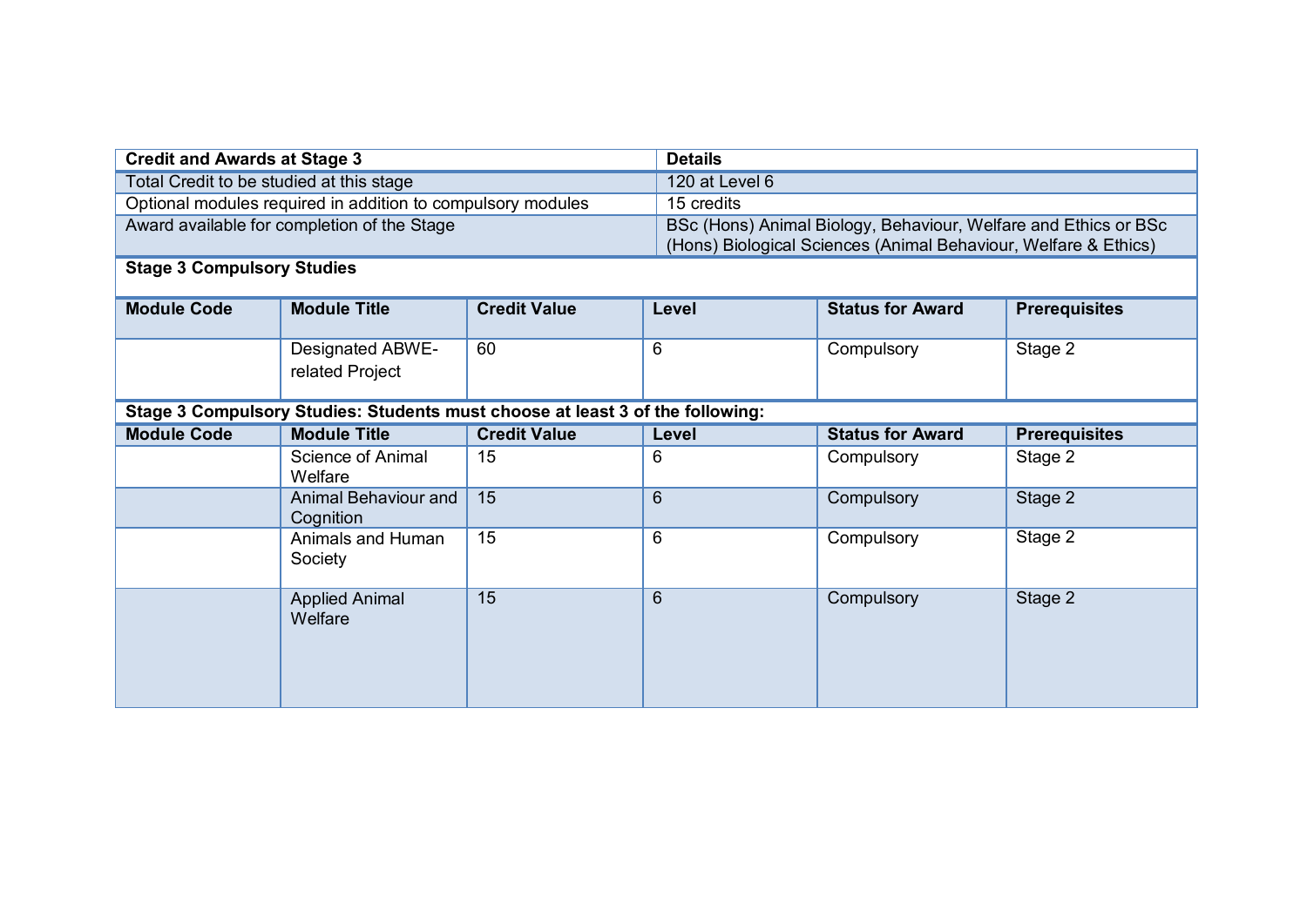| <b>Stage 3 Optional Studies</b> |                                                |                     |                |                         |                                         |                      |  |
|---------------------------------|------------------------------------------------|---------------------|----------------|-------------------------|-----------------------------------------|----------------------|--|
| <b>Module Code</b>              | <b>Module Title</b>                            | <b>Credit Value</b> | Level          | <b>Status for Award</b> | <b>Specific</b><br><b>Prerequisites</b> | <b>Co-requisites</b> |  |
|                                 | <b>Advanced Concepts</b><br>in Biobusiness     | 15                  | 6              | Optional                |                                         |                      |  |
|                                 | <b>Advanced Concepts</b><br>in Reproduction    | 15                  | $6\phantom{1}$ | Optional                |                                         |                      |  |
|                                 | <b>Advanced Skeletal</b><br>Pathobiology       | 15                  | 6              | Optional                |                                         |                      |  |
|                                 | <b>Animal Behaviour</b><br>and Cognition       | 15                  | $6\phantom{1}$ | Optional                |                                         |                      |  |
|                                 | Animals and<br><b>Human Society</b>            | 15                  | 6              | Optional                |                                         |                      |  |
|                                 | <b>Applied Animal</b><br>Welfare               | 15                  | $6\phantom{1}$ | Optional                |                                         |                      |  |
|                                 | <b>Applied Molecular</b><br>Microbiology       | 15                  | 6              | Optional                |                                         |                      |  |
|                                 | Comparative<br><b>Models of Disease</b>        | 15                  | $\,6\,$        | Optional                |                                         |                      |  |
|                                 | Development and<br><b>Disease</b>              | 15                  | $6\phantom{1}$ | Optional                |                                         |                      |  |
|                                 | <b>Endocrine and</b><br>Metabolic<br>Syndromes | 15                  | $\overline{6}$ | Optional                |                                         |                      |  |
|                                 | Epidemiology: the<br><b>Bigger Picture</b>     | 15                  | 6              | Optional                |                                         |                      |  |